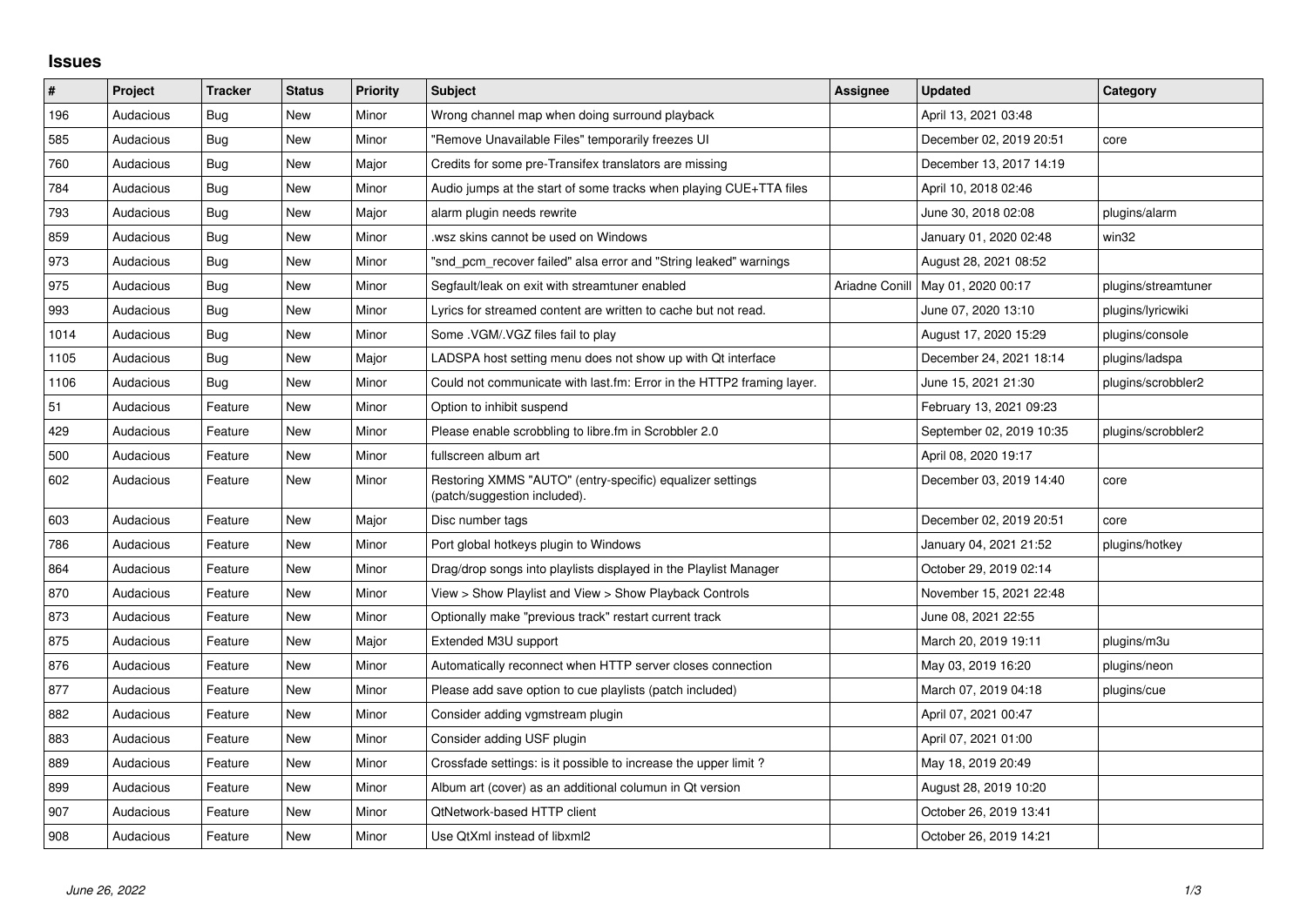| #    | Project   | <b>Tracker</b> | <b>Status</b> | <b>Priority</b> | <b>Subject</b>                                                                                      | <b>Assignee</b> | <b>Updated</b>                    | Category                 |
|------|-----------|----------------|---------------|-----------------|-----------------------------------------------------------------------------------------------------|-----------------|-----------------------------------|--------------------------|
| 909  | Audacious | Feature        | New           | Minor           | remember open/close status of equalizer and equalizer-presets<br>windows                            |                 | April 22, 2020 06:56              | libaudgui                |
| 913  | Audacious | Feature        | New           | Minor           | Play / create new playlist from selection                                                           |                 | December 02, 2019 20:13           | plugins/qtui             |
| 918  | Audacious | Feature        | New           | Minor           | Replace libguess with libuchardet                                                                   |                 | November 19, 2019 05:50           |                          |
| 924  | Audacious | Feature        | New           | Minor           | Option to replace playlist contents by drag and drop                                                |                 | December 02, 2019 20:15           |                          |
| 943  | Audacious | Feature        | New           | Minor           | Being able to add several folders to the library, and arrange that<br>Audacious recognizes symlinks |                 | March 23, 2020 15:41              | plugins/search tool      |
| 945  | Audacious | Feature        | New           | Minor           | Balance control in newer interface                                                                  |                 | March 23, 2020 13:28              | plugins/qtui             |
| 955  | Audacious | Feature        | New           | Minor           | Enqueue option                                                                                      |                 | April 09, 2020 03:54              |                          |
| 956  | Audacious | Feature        | <b>New</b>    | Minor           | Stream to chromecast                                                                                |                 | January 11, 2021 01:19            |                          |
| 968  | Audacious | Feature        | New           | Minor           | Loop PSF files at normal loop points during repeat mode                                             |                 | April 16, 2020 03:25              | plugins/psf              |
| 969  | Audacious | Feature        | New           | Minor           | streamtuner plugin: Please add column-sortability, or at least sort<br>alphabetically by 1st column |                 | June 16, 2020 09:54               | plugins/streamtuner      |
| 987  | Audacious | Feature        | New           | Minor           | Closing of Search Library tool by same method as opening it                                         |                 | May 13, 2020 00:15                |                          |
| 995  | Audacious | Feature        | New           | Minor           | Add star rating to songs                                                                            |                 | June 16, 2020 09:56               |                          |
| 996  | Audacious | Feature        | New           | Minor           | Refine playlists when searching (search all playlists)                                              |                 | June 16, 2020 09:58               |                          |
| 998  | Audacious | Feature        | New           | Trivial         | aacgain in aac / r128 in opus                                                                       |                 | June 01, 2021 10:44               |                          |
| 1011 | Audacious | Feature        | <b>New</b>    | Minor           | Visible separator of folders in the playlist                                                        |                 | July 18, 2020 16:10               |                          |
| 1013 | Audacious | Feature        | New           | Minor           | Request re Album Art using music file metatag                                                       |                 | August 03, 2020 22:48             |                          |
| 1017 | Audacious | Feature        | New           | Minor           | QT Global Hotkeys rework proposal and cross-platform support                                        | Domen Mori      | December 07, 2020 04:22           | plugins/hotkey           |
| 1046 | Audacious | Feature        | New           | Minor           | Add all id3v2 frames in the settings of Playlist available columns                                  |                 | December 28, 2020 21:14           | plugins/gtkui            |
| 1047 | Audacious | Feature        | New           | Minor           | Stop playing after any chosen track                                                                 |                 | December 29, 2020 01:23           |                          |
| 1048 | Audacious | Feature        | New           | Minor           | PipeWire support                                                                                    |                 | May 04, 2022 19:36                |                          |
| 1057 | Audacious | Feature        | New           | Minor           | Matroska (mka) chapter support                                                                      |                 | August 27, 2021 22:54             |                          |
| 1058 | Audacious | Feature        | New           | Minor           | Allow changing the language/locale in settings                                                      |                 | January 30, 2021 18:11            |                          |
| 1066 | Audacious | Feature        | New           | Minor           | Allow Equalizer window to be resized.                                                               |                 | February 11, 2021 10:05           |                          |
| 1067 | Audacious | Feature        | New           | Minor           | Equalizer adjustments are coarse.                                                                   |                 | February 11, 2021 10:09           |                          |
| 1071 | Audacious | Feature        | New           | Minor           | Linkage could be improved for packagers.                                                            |                 | March 31, 2021 00:32              |                          |
| 1072 | Audacious | Feature        | New           | Minor           | QT AOSD plugin                                                                                      |                 | February 17, 2021 21:18           | plugins/aosd             |
| 1076 | Audacious | Feature        | New           | Minor           | Adjustable background and fonts colors and fonts size in<br>playlist---zoomable playlist            |                 | Tom Hammer   March 09, 2021 00:38 | plugins/playlist-manager |
| 1082 | Audacious | Feature        | New           | Minor           | File writer option to pad track numbers with leading zeros                                          |                 | March 31, 2021 00:15              | plugins/filewriter       |
| 1088 | Audacious | Feature        | New           | Minor           | plugin: status icon: ADD option to select tray mouse Middle Click action                            |                 | April 11, 2021 12:05              | plugins/statusicon       |
| 1091 | Audacious | Feature        | New           | Minor           | Built-in lyrics support                                                                             |                 | April 28, 2021 18:24              |                          |